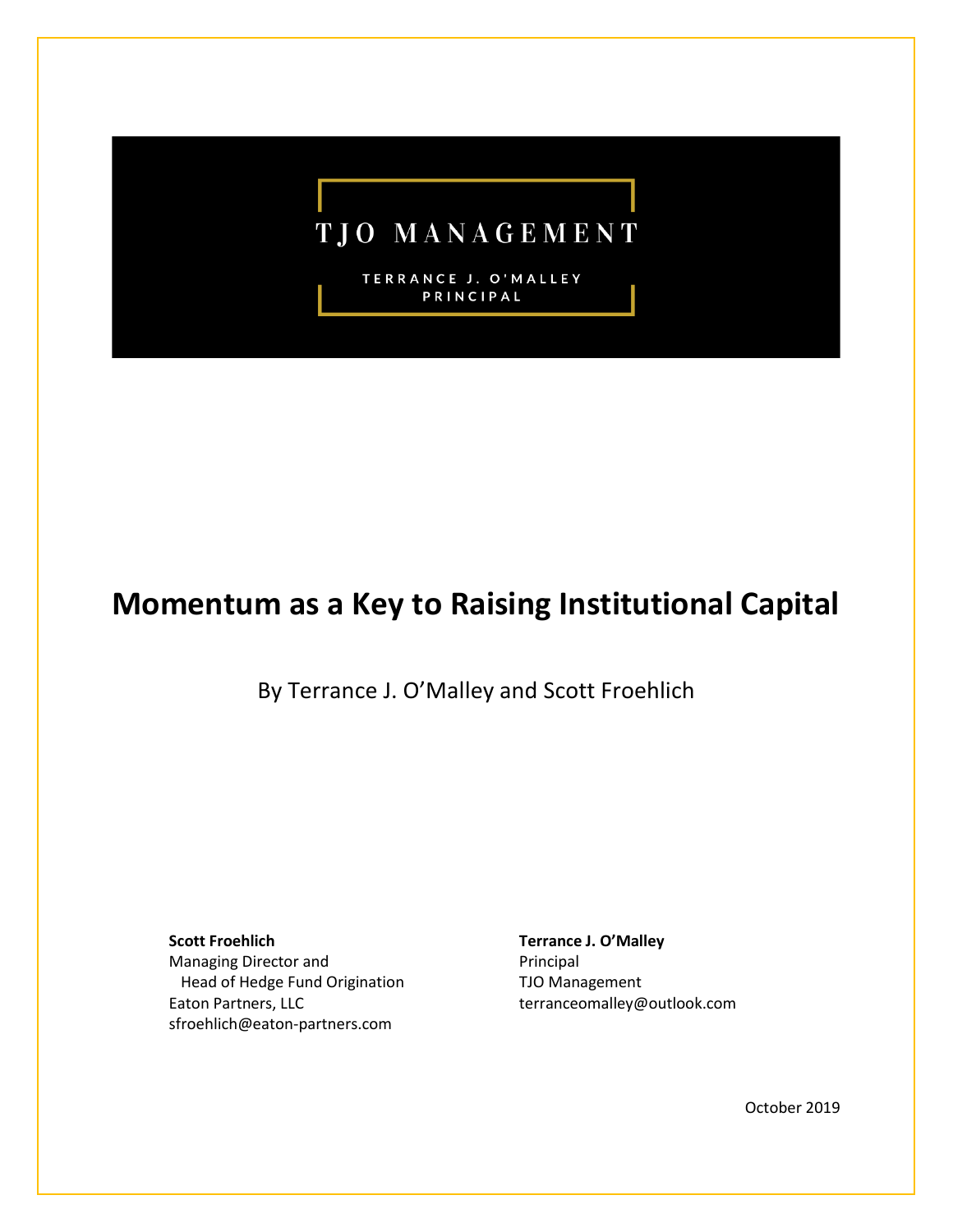## **Momentum as a Key to Raising Institutional Capital\***

By Terrance J. O'Malley and Scott Froehlich

The ability to raise capital looms as the first major hurdle for a new manager. While some new managers reach or even exceed fund raising targets, the vast majority fall short. One key to success – and an often overlooked factor – is the importance of momentum. Momentum can be thought of as the creation of interest or excitement in the industry about a new launch. While a number of factors in the process remain outside the control of a new manager (such as market conditions and investment strategy appeal), a new manager can take certain steps to create and build momentum. This article describes some of those key steps.

As a starting point, most new managers are relatively unknown to the hedge fund investor community. Moreover, investors often commit to the manager as much as the strategy, asking themselves not only whether the strategy can be successful, but also whether the manager can execute the strategy while also placing the interests of investors first. Everything a new manager does and says will help shape impressions and expectations.

**Have a Plan**. A new manager should develop a capital raising plan or strategy. This effort should be in addition to or as part of a broader business plan, and based on early discussions with industry experts. The plan should set a realistic launch date, and include an approach to identifying potential investors or sources of referrals, developing an appealing message about the new fund and the manager, and determining the appropriate written materials. The development of the plan will necessarily be iterative and subject to change during the process. A well-considered plan, however, will help control the process as well as expectations.

**Prepare the Narrative**. Potential investors will want to know why they should take a chance with a new manager. Accordingly, a new manager should think through and consider how best to answer this fundamental question. The process of developing a narrative can prove invaluable in creating a pitchbook and other written materials and also in preparing for inperson meetings.

Broadly speaking, the narrative should cover three areas. First, the narrative should provide background information about the manager. This information includes the manager's education and professional experience, as well as why the manager believes that he or she has the ability to run a fund and why this is the right time to do so. Second, the narrative should explain the manager's investment philosophy, including why the manager's proposed strategy will be successful and how it is different than other options in the marketplace. Finally, the narrative should set out the manager's vision for building out a productive firm. Topics in this area

<sup>\*</sup> A version of this article appeared in HFM's InvestHedge and can be found at [https://hfm.global/hfminvesthedge/opinion/momentum-as-a-key-to-raising-institutional-capital/.](https://hfm.global/hfminvesthedge/opinion/momentum-as-a-key-to-raising-institutional-capital/) The views expressed by the authors in this article are their own and not those of any current or prior employer.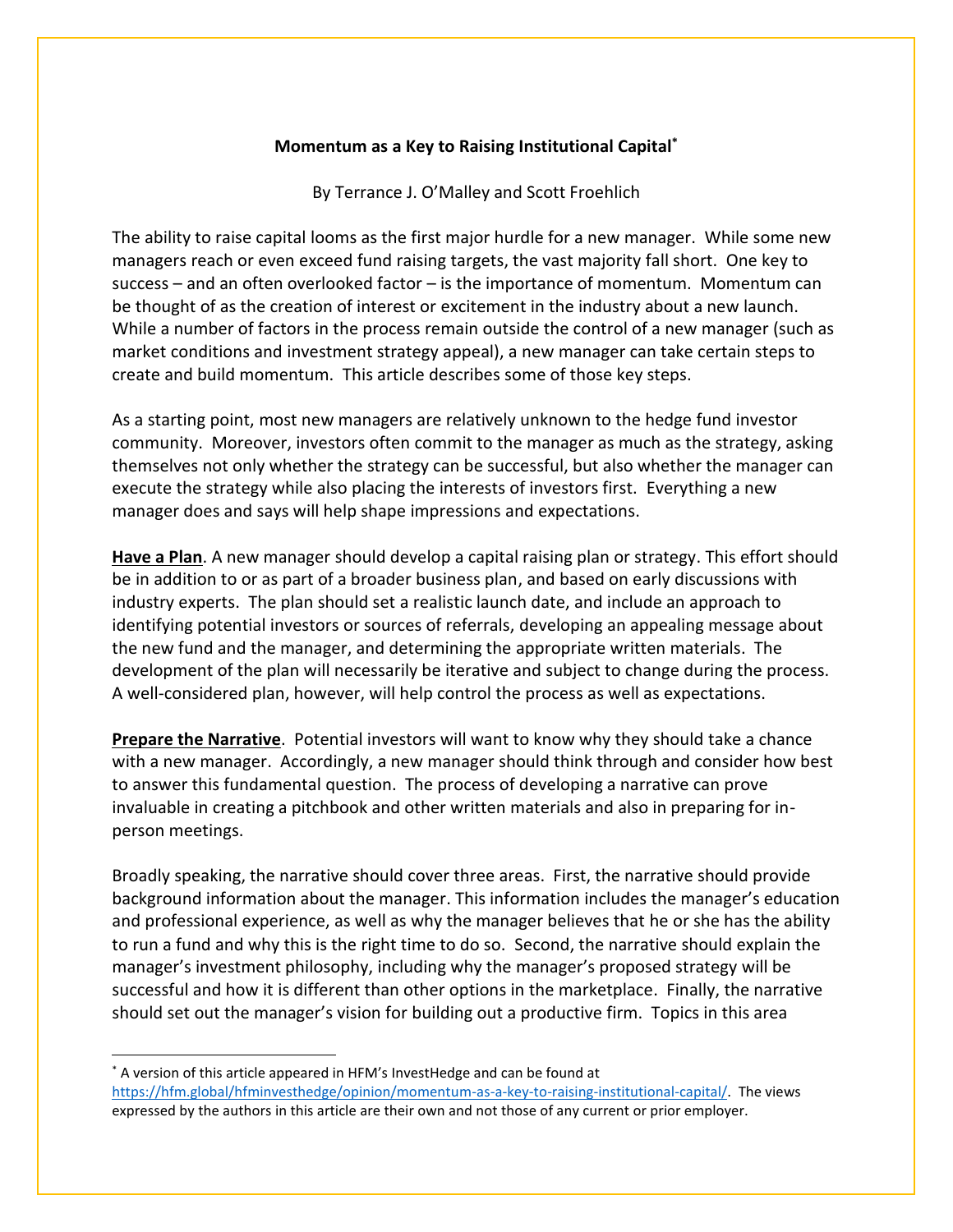should include how the manager intends to assemble the team, both on the investment and non-investment side of the business, how the manager views firm culture and how to create it, and what measures the manager intends to take to align the firm's interests with those of its investors.

**Pay Attention to Details**. Investors and others in the industry who can influence the capital raising process will look for clues in everything a manager does and says, including oral and written presentations. New managers should carefully hone their presentation skills, anticipate obvious questions with prepared answers, craft their documents (with the assistance of outside counsel) and eliminate simple mistakes such as potential misstatements and typos in documents. To that end, a new manager might benefit by engaging a professional to assist in this preparation and particularly to help craft the pitchbook.

**Choose Personnel and Partners Wisely**. Potential investors will look carefully at who the new manager brings on to the team, both in terms of personnel and service providers. The hiring of a respected Chief Operating Officer ("COO"), for example, can help persuade potential investors that (1) the manager has convinced a desirable candidate to join the team and bought into the manager's vision and likelihood of success, (2) the COO has conducted his or her own due diligence and gotten comfortable with the manager, and (3) the firm will be well run with someone who can also provide a check on the manager, if necessary. Potential investors will also look to see that the COO has the necessary skill set and that those skills are appropriate for the anticipated size and complexity of the firm. Finally, a skilled COO can help in the fund raising process.

Similarly, a new manager will need to choose a number of service providers to help establish and run the firm. These service providers include prime brokers, fund administrators, law firms and accounting firms, and often outsourced trading and compliance support, among others. A new manager might also consider creating a board with independent members to provide third-party oversight and sound advice. While a new manager should select service providers that will best fit the firm's long-term needs and goals, managers need to consider when to choose service providers viewed as top tier and when and why it may be acceptable to choose service provider not perceived as falling in that category. The choice of an ill-fitting service provider is one of the easiest mistakes to avoid, and can pose significant challenges for the growth of a new firm.

**Capacity Limits and the Founder's Class**. A new manager may seek to set limits on the amount of initial capital he or she proposes to raise. A manager may do so for a variety of reasons, including to ensure that the manager can adequately deploy capital within the investment strategy, to help set a time limit on initial capital raising activities, or to help convince investors to make an early commitment.

While these situations may not arise as often as in previous times, investors still don't want to miss out on a promising new manager. To encourage early commitments and reach the capital raising target, managers may offer more favorable terms (such as reduced fees) to initial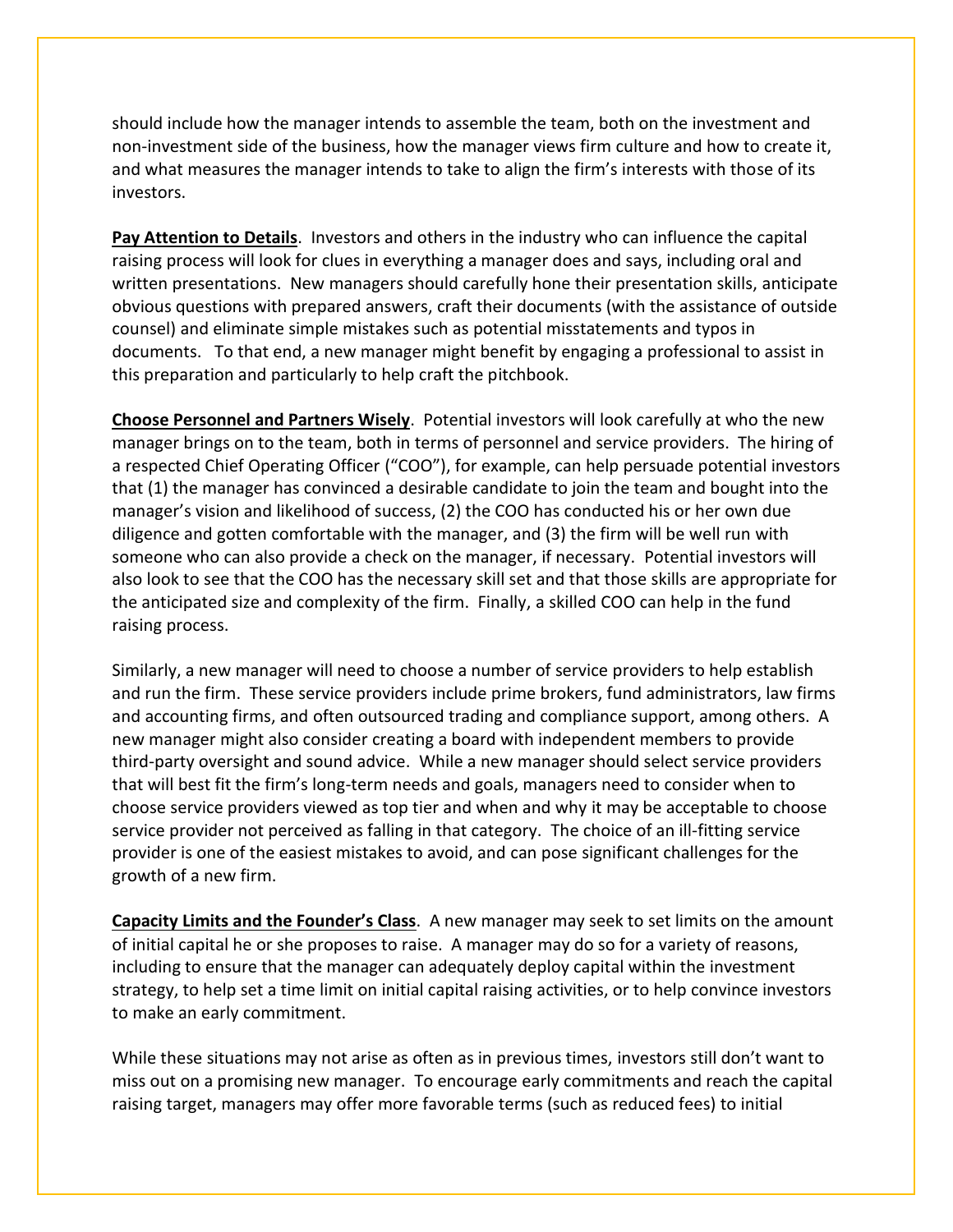investors through a founder's class. In order to be successful with this approach, a manager needs to carefully consider a realistic amount of capital that could be raised and not overestimate its proposed limit. Capital limits can always be raised depending on investor interest, but overplaying the hand initially can lead to a disappointing capital raise.

**Prepare for Operational Due Diligence**. An investor's operational due diligence efforts serve as an important step in the process of making a commitment. Most ODD reviews follow a fairly standard set of questions, and a manager can obtain those questions in advance. A new manager (and the team) should avoid getting tripped up on obvious questions by preparing and organizing ahead of time. Similarly, new managers should expect potential investors to contact prior employers and references. On a related note, potential investors prefer to see a track record, though new managers often cannot reasonably claim to have one. In those circumstances, the recommendation from a prior firm or former colleagues regarding the new manager's prior contribution can be particularly significant.

**Consider Multiple Sources of Capital**. The best source for potential investors may be a new manager's own personal network. But there are many sources for potential investors, including capital introduction services, firms that seed new managers, and brokers who specialize in raising capital. While every situation is different, new managers should balance any conditions placed on a potential capital commitment with the ability to raise capital from other sources and the long-term growth of the firm. As noted above, new managers may make certain concessions to obtain early commitments such as offering a founder's class with lower fees. New managers that offer other concessions such as preferential liquidity or transparency may run into difficulty obtaining capital from other sources both in the initial and future capitalraising phases.

**Create Good Will**. At a time when a new manager is looking to raise capital and establish a reputation, a manager should look to create good will whenever possible. While the following suggestions may seem obvious, here are few to keep in mind. Treat everyone with courtesy up and down the business spectrum, from the person who writes the \$100 million check to the receptionist. It can be hard to know who has influence and in what circumstances. Respect other people's time by being prompt and expressing gratitude. Follow up on suggestions and referrals by circling back and letting people know how the suggestion or contact worked out. Otherwise, people may be reluctant to provide helpful suggestions or referrals in the future. Finally, deal with rejection (and success) gracefully. A potential investor may not make a commitment today, but could be in a position to do so at a later date. And since the allocator community tends to run in similar circles, a potential investor who says no could also make a referral to someone who says yes.

**Maintain Integrity**. The fund raising process can be a nerve racking experience and the potential to fall short of expectations can create pressures to take short cuts. A new manager may be tempted to overstate experience, claim too much credit for success at a prior firm, or overstep the legal limits on making a private offering. Most sophisticated investors, however, will know and question claims that cannot be supported or other efforts that fall outside the